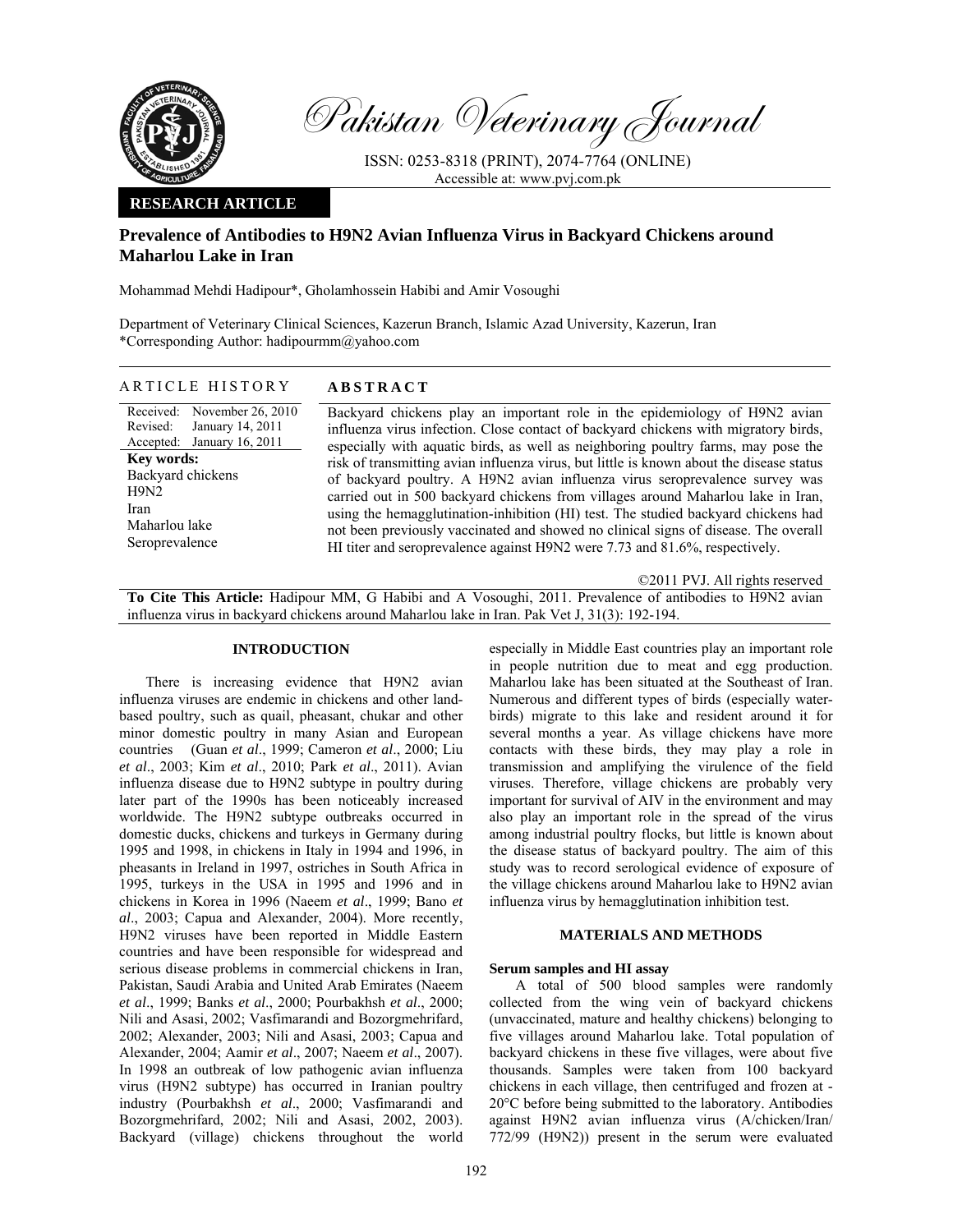#### **Statistical analysis**

Data from each sampling stage for HI titer were analyzed statistically by one-way analysis of variance (ANOVA). While to know the difference of seroprevalence among village, Chi-square test was applied.

# **RESULTS**

Results of the investigation revealed that all five villages had chickens that were positive for antibodies to H9N2 avian influenza virus. Samples were considered negative if titers were ≤8. Positive flocks had at least one serum sample with titer  $>8$  or at least  $3/15$  with titer = 8. The mean antibody titer of H9N2 avian influenza virus in backyard chickens sera was 7.5, 6.9, 8.2, 7.47, 8.59 and the seroprevalence was found 83, 76, 84, 78 and 87% in five villages (Table 1). The overall antibody titer and seroprevalence of H9N2 avian influenza virus were recorded 7.73 and 81.6%, respectively. No significant variation (P>0.05) in H9N2 avian influenza virus antibody titer and seroprevalence were found among the five villages. In spite of presence of high antibody titers among chickens in each group, no clinical symptoms were observed.

| Table 1: Seroprevalence of H9N2 in backyard chickens in Iran |  |  |
|--------------------------------------------------------------|--|--|
|--------------------------------------------------------------|--|--|

| Village #      | Seroprevalence |    |  |
|----------------|----------------|----|--|
|                | Positive #     | ℅  |  |
|                | 83             | 83 |  |
| 2              | 76             | 76 |  |
| 3              | 84             | 84 |  |
| 4              | 78             | 78 |  |
| 5              | 87             | 87 |  |
| $\chi^2$ Value | 0.550          |    |  |
| df             | 4              |    |  |
| P Value        | 0.968          |    |  |

From each village 100 samples were collected.

# **DISCUSSION**

In the present study, in each village the H9N2 AIV antibody titer was found in the range of zero to  $10 \log_2 H$ I (P<0.05). This could be due to non-intensive rearing system in village chickens that resulting in different stages of infection in these chickens. The absence of clinical signs of influenza in backyard chickens, in spite of high antibody titers in some birds, could be due to persistent exposure and acquired resistance of these birds to influenza virus in the environment, and therefore, these birds would be naturally vaccinated against this virus. Van Kammen *et al*. (1982) reported influenza antibodies in sera of free village fowls. Cheng *et al*. (2002) was found H9N2 avian influenza antibody titer in 26% of human sera and only in 7% of chicken sera and concluded that the human H9N2 virus infection probably derived from chicken H9N2 virus. An investigation was undertaken by Naeem *et al*. (2003) in selected broiler-breeder, broiler and layer flocks, nine H9N2 AIV isolates were recovered.

Serological data from this investigation indicated that chickens in flocks with a previous history of respiratory tract infection and some without overt clinical respiratory signs had seroconverted to H9N2 AIV. In Hong Kong during 2001-2003, H9N2 avian influenza virus has highest prevalence among live poultry market (Choi *et al*., 2004). Another study was conducted by Li *et al*. (2004) anti-H9N2 antibody was found in 12.8% of the chickens and 5.1% of the poultry farm workers. Al-Natour *et al*. (2005) reported that the seroprevalence of avian influenza was 71% among broiler-breeder flocks in Jordan. The number of positive sera correlated with flock size and in farms located within the migratory route of migratory wild fowl.

Further study was conducted by Nooruddin *et al*. (2006) in Bangladesh, the overall seroprevalence of avian influenza was recorded 9.82%. In molecular identification of agents causing respiratory infections in chickens from southern region of Pakistan, out of 50 tracheal samples, 28 samples were positive for AIV and serotyping of these isolate showed that 6 samples were positive for H9 subtype (Ahmed *et al*., 2009). In the study areas, the backyard chickens were reared under semi-scavenging system and were allowed to scavenge with ducks in the yard, in the crop fields near to water reservoirs where domestic ducks, wild ducks and migratory birds used to scavenge over there. This factor may contribute in natural infection to the backyard chickens (Alexander, 2003; De Marco *et al*., 2003; Senne *et al*., 2003; Vander *et al*., 2003; Capua and Alexander, 2004).

#### **Conclusions**

Higher seroprevalence rate were observed in the present study than the other study showed the close and frequent contact of village chickens with numerous and different types of migratory water-birds in the survey region. According to the results of this study, H9N2 avian influenza virus was endemic in backyard chickens of Iran with various degrees of infection and these birds can be asymptomatic carriers of influenza virus.

#### **REFERENCES**

- Aamir UB, U Wernery, N Ilyushina and RG Webster, 2007. Characterization of avian H9N2 influenza viruses from United Arab Emirates 2000 to 2003. Virology, 361: 45-55.
- Ahmed A, TA Khan, B Kanwal, Y Raza, M Akram, SF Rehmani, NA Lone and SU Kazmi, 2009. Molecular identification of agents causing respiratory infections in chickens from southern region of Pakistan from October 2007 to February 2008. Int J Agric Biol, 11: 325–328.
- Alexander DJ, 2000. A review of avian influenza in different bird species. Vet Microbiol, 74: 3-13.
- Alexander DJ, WH Allan, PM Biggs and GP Wilding, 1983. Standard technique for hemagglutination inhibition test for antibodies to avian infectious bronchitis virus. Vet Rec, 113: 64.
- Alexander DJ, 2003. Report on avian influenza in Eastern hemisphere during 1997-2002. Avian Dis, 47: 792- 797.